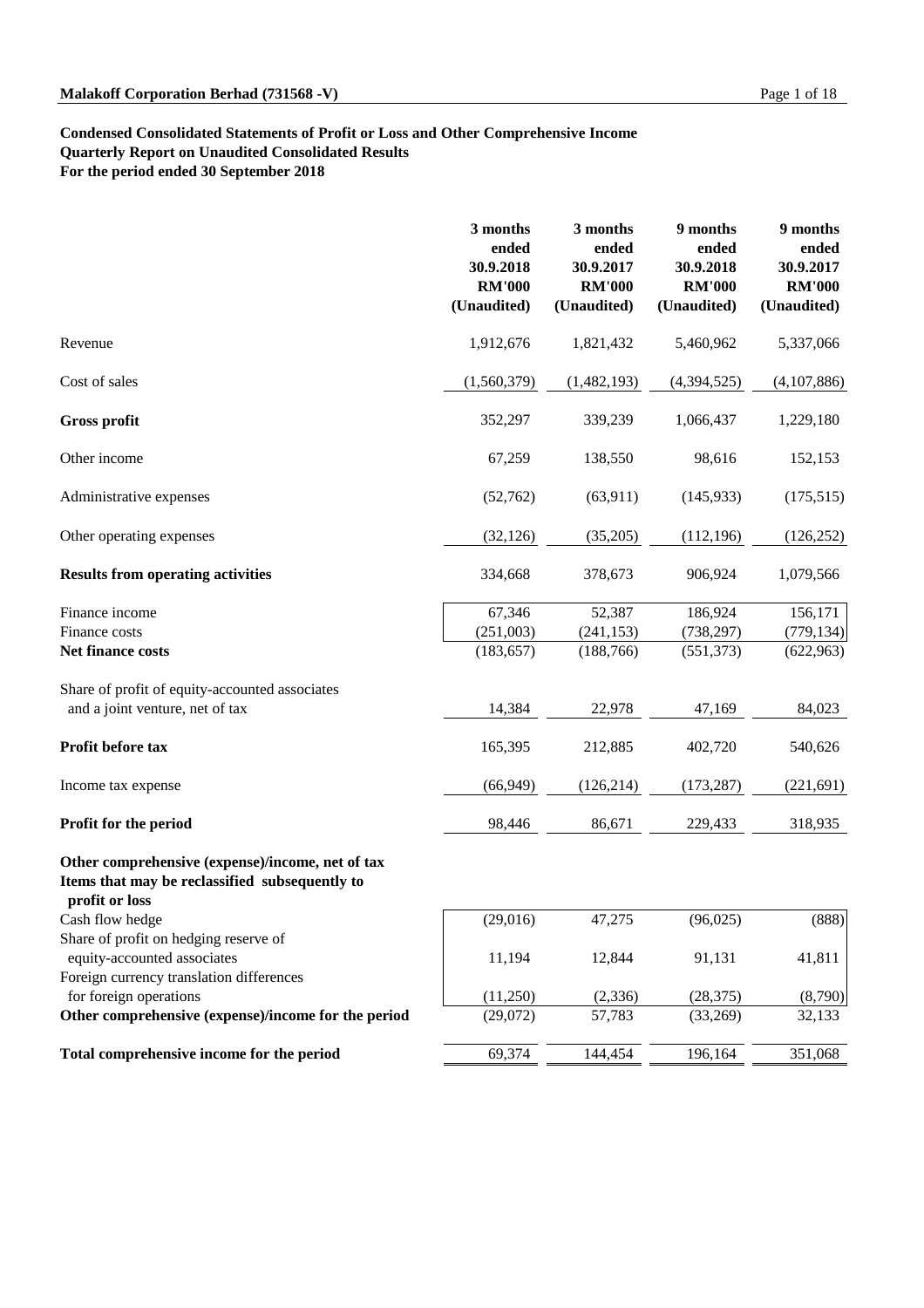## **Condensed Consolidated Statements of Profit or Loss and Other Comprehensive Income Quarterly Report on Unaudited Consolidated Results For the period ended 30 September 2018**

|                                             | 3 months<br>ended<br>30.9.2018<br><b>RM'000</b><br>(Unaudited) | 3 months<br>ended<br>30.9.2017<br><b>RM'000</b><br>(Unaudited) | 9 months<br>ended<br>30.9.2018<br><b>RM'000</b><br>(Unaudited) | 9 months<br>ended<br>30.9.2017<br><b>RM'000</b><br>(Unaudited) |
|---------------------------------------------|----------------------------------------------------------------|----------------------------------------------------------------|----------------------------------------------------------------|----------------------------------------------------------------|
| <b>Profit attributable to:</b>              |                                                                |                                                                |                                                                |                                                                |
| Owners of the Company                       | 83,498                                                         | 64,175                                                         | 188,950                                                        | 266,227                                                        |
| Non-controlling interests                   | 14,948                                                         | 22,496                                                         | 40,483                                                         | 52,708                                                         |
| <b>Profit for the period</b>                | 98,446                                                         | 86,671                                                         | 229,433                                                        | 318,935                                                        |
| Total comprehensive income attributable to: |                                                                |                                                                |                                                                |                                                                |
| Owners of the Company                       | 54,426                                                         | 121,958                                                        | 155,681                                                        | 298,360                                                        |
| Non-controlling interests                   | 14,948                                                         | 22,496                                                         | 40,483                                                         | 52,708                                                         |
| Total comprehensive income for the period   | 69,374                                                         | 144,454                                                        | 196,164                                                        | 351,068                                                        |
| Earnings per ordinary share (sen)           |                                                                |                                                                |                                                                |                                                                |
| Basic/diluted                               | 1.70                                                           | 1.28                                                           | 3.82                                                           | 5.32                                                           |

The Condensed Consolidated Statements of Profit or Loss and Other Comprehensive Income should be read in conjunction with the Audited Financial Statements for the financial year ended 31 December 2017 and the accompanying explanatory notes attached to the interim financial statements.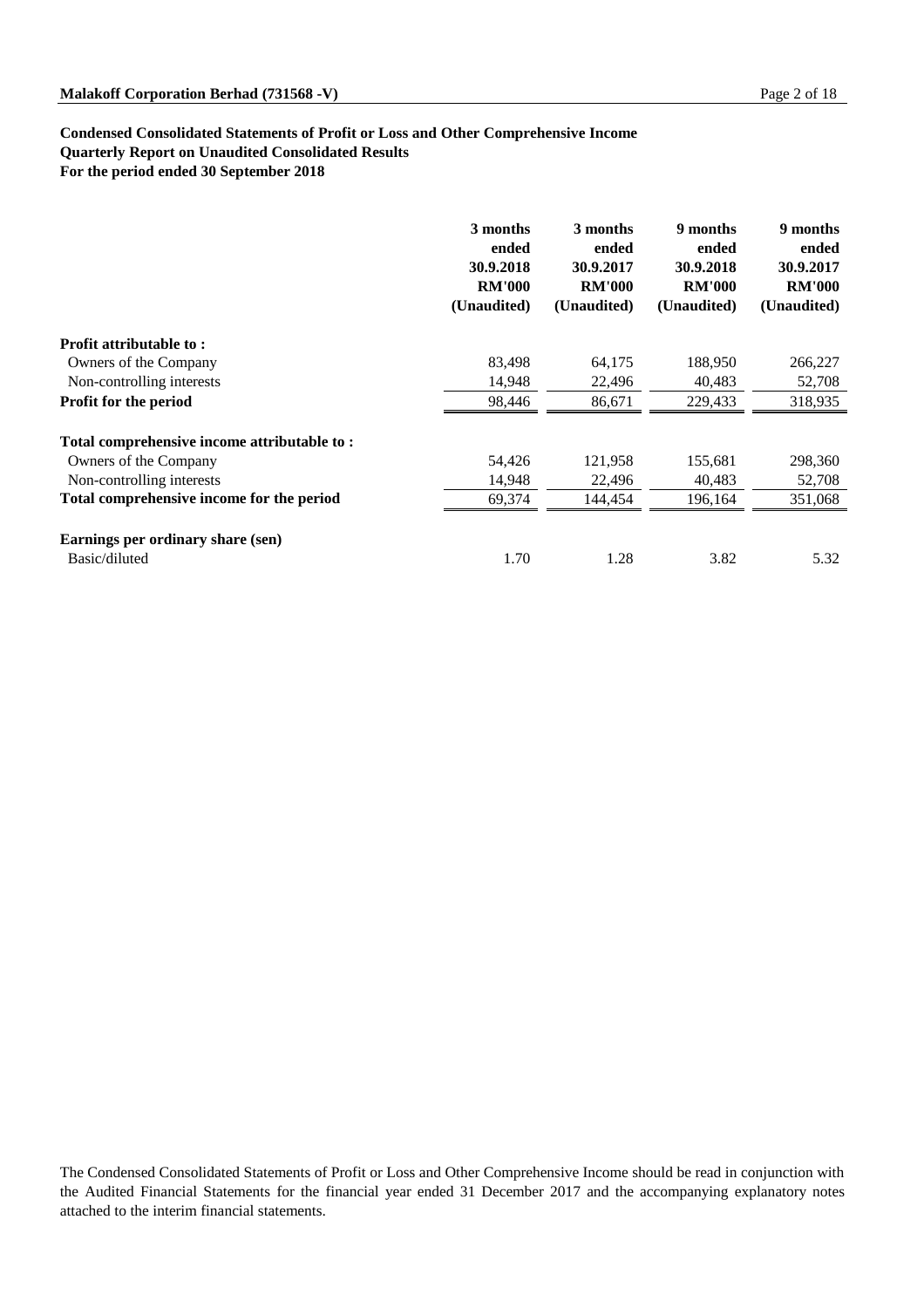# **Condensed Consolidated Statements of Financial Position**

**As at 30 September 2018**

|                                              | As at         | As at         |
|----------------------------------------------|---------------|---------------|
|                                              | 30.9.2018     | 31.12.2017    |
|                                              | <b>RM'000</b> | <b>RM'000</b> |
|                                              | (Unaudited)   | (Audited)     |
| <b>Non-current assets</b>                    |               |               |
| Property, plant and equipment                | 13,481,466    | 13,976,303    |
| Intangible assets                            | 3, 142, 174   | 3,346,176     |
| Prepaid lease payments                       | 60,248        | 63,715        |
| Investments in associates                    | 1,581,199     | 1,571,049     |
| Other investment                             | 11,058        |               |
| Finance lease receivable                     | 2,069,663     | 2,208,203     |
| Derivative financial assets                  | 411,323       | 417,283       |
| Trade and other receivables                  | 73,764        | 81,540        |
| Deferred tax assets                          | 150,390       | 139,487       |
| <b>Total non-current assets</b>              | 20,981,285    | 21,803,756    |
| <b>Current assets</b>                        |               |               |
| Trade and other receivables                  | 2,193,231     | 2,118,834     |
| Inventories                                  | 661,511       | 858,774       |
| Current tax assets                           | 117,593       | 139,275       |
| Finance lease receivable                     | 10,332        |               |
| Other investments                            | 3,948,742     | 2,641,829     |
| Cash and cash equivalents                    | 1,234,256     | 2,355,529     |
| <b>Total current assets</b>                  | 8,165,665     | 8,114,241     |
|                                              |               |               |
| <b>Total assets</b>                          | 29,146,950    | 29,917,997    |
| <b>Equity</b>                                |               |               |
| Share capital                                | 5,693,055     | 5,693,055     |
| <b>Treasury shares</b>                       | (83,229)      | (1,641)       |
| Reserves                                     | 78,728        | 111,997       |
| <b>Retained profits</b>                      | 46,347        | 87,680        |
| Equity attributable to owners of the Company | 5,734,901     | 5,891,091     |
| Perpetual sukuk                              | 800,000       | 800,000       |
| Non-controlling interests                    | 211,102       | 225,570       |
| <b>Total equity</b>                          | 6,746,003     | 6,916,661     |
| <b>Non-current liabilities</b>               |               |               |
| Loans and borrowings                         | 13,996,160    | 14,180,158    |
| <b>Employee benefits</b>                     | 122,563       | 115,773       |
| Provision for decommissioning cost           | 96,680        | 91,831        |
| Deferred income                              | 3,782,341     | 3,553,403     |
| Derivative financial liabilities             | 156,076       | 112,048       |
| Deferred tax liabilities                     | 1,401,355     | 1,567,578     |
| <b>Total non-current liabilities</b>         | 19,555,175    | 19,620,791    |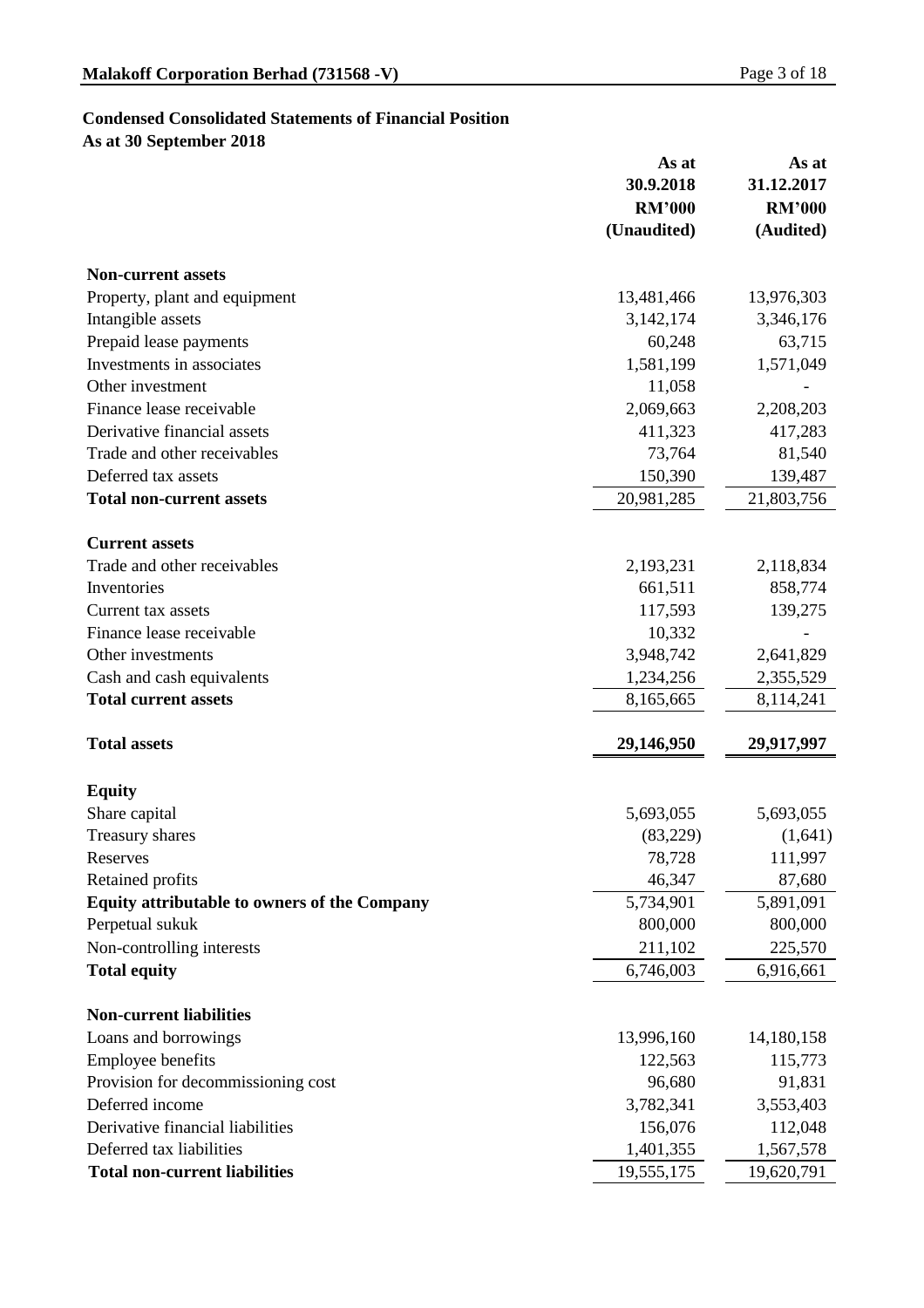## **Condensed Consolidated Statements of Financial Position**

**As at 30 September 2018**

|                                            | As at         | As at         |
|--------------------------------------------|---------------|---------------|
|                                            | 30.9.2018     | 31.12.2017    |
|                                            | <b>RM'000</b> | <b>RM'000</b> |
|                                            | (Unaudited)   | (Audited)     |
| <b>Current liabilities</b>                 |               |               |
| Trade and other payables                   | 1,103,426     | 1,512,301     |
| Current tax liabilities                    | 104,092       | 135,342       |
| Loans and borrowings                       | 1,553,515     | 1,650,823     |
| Derivative financial liabilities           | 26,362        | 23,665        |
| Deferred income                            | 58,377        | 58,414        |
| <b>Total current liabilities</b>           | 2,845,772     | 3,380,545     |
| <b>Total liabilities</b>                   | 22,400,947    | 23,001,336    |
| <b>Total equity and liabilities</b>        | 29,146,950    | 29,917,997    |
| Net assets per share attributable to       |               |               |
| ordinary equity holders of the parent (RM) | 1.17          | 1.18          |

The Condensed Consolidated Statements of Financial Position should be read in conjunction with the Audited Financial Statements for the financial year ended 31 December 2017 and the accompanying explanatory notes attached to the interim financial statements.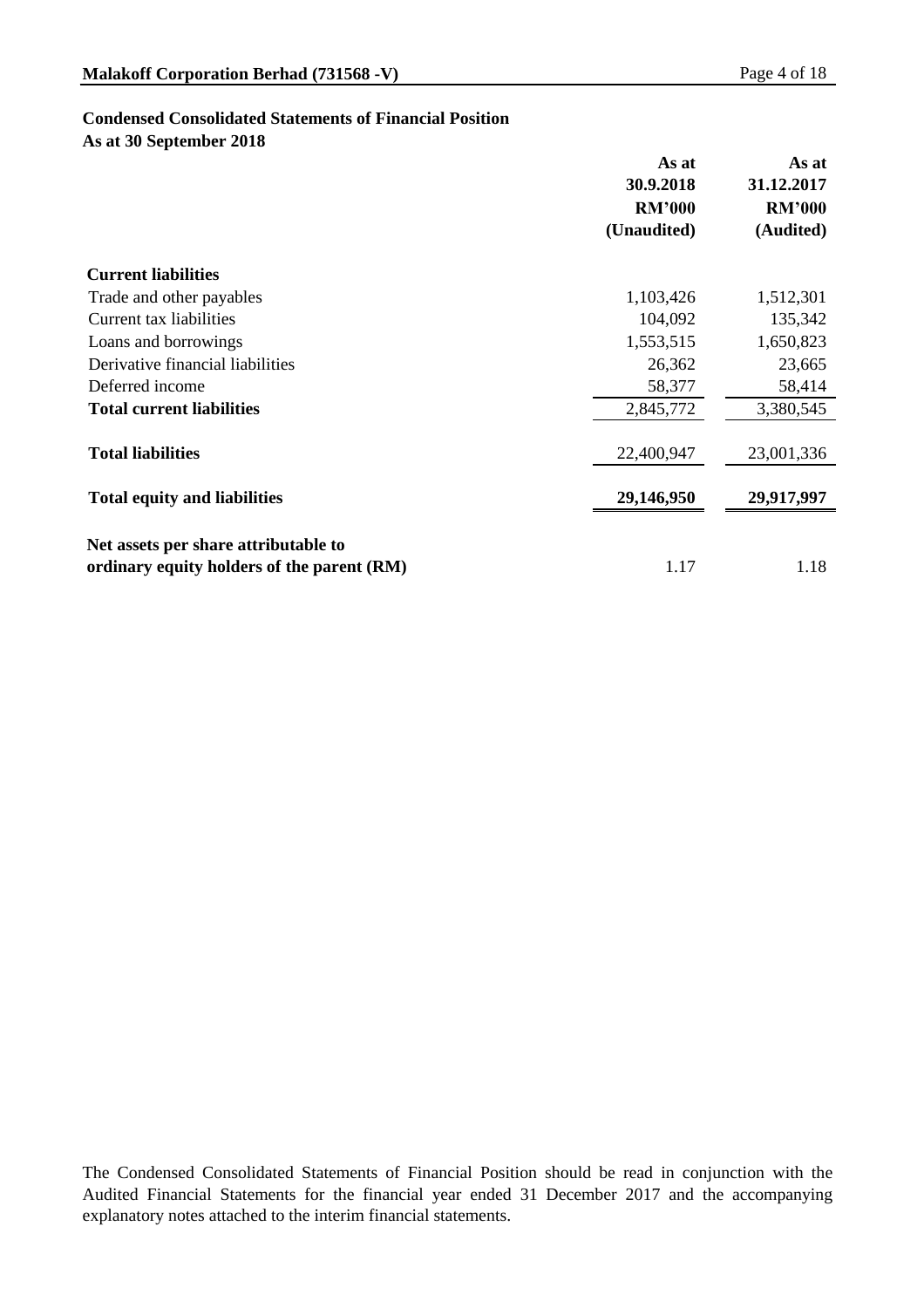# **Malakoff Corporation Berhad (731568 -V)** Page 5 of 18

# **Condensed Consolidated Statement of Changes in Equity For the period ended 30 September 2018**

|                                                                       |               | /-------------------------------- Attributable to owners of the Company ---------------------------------- / |                                     |                                 | <b>Distributable</b>                               |                               |                                                   |                                                      |                                                |
|-----------------------------------------------------------------------|---------------|--------------------------------------------------------------------------------------------------------------|-------------------------------------|---------------------------------|----------------------------------------------------|-------------------------------|---------------------------------------------------|------------------------------------------------------|------------------------------------------------|
|                                                                       |               |                                                                                                              |                                     | <b>Reserves</b>                 |                                                    |                               |                                                   |                                                      |                                                |
|                                                                       | <b>RM'000</b> | <b>Share Capital Treasury Shares</b><br><b>RM'000</b>                                                        | <b>Translation</b><br><b>RM'000</b> | <b>Hedging</b><br><b>RM'000</b> | <b>Retained</b><br><b>Profits</b><br><b>RM'000</b> | <b>Total</b><br><b>RM'000</b> | <b>Perpetual</b><br><b>Sukuk</b><br><b>RM'000</b> | Non-controlling<br><b>Interests</b><br><b>RM'000</b> | <b>Total</b><br><b>Equity</b><br><b>RM'000</b> |
| At 1 January 2018                                                     | 5,693,055     | (1,641)                                                                                                      | 5,145                               | 106,852                         | 87,680                                             | 5,891,091                     | 800,000                                           | 225,570                                              | 6,916,661                                      |
| Foreign currency translation                                          |               |                                                                                                              |                                     |                                 |                                                    |                               |                                                   |                                                      |                                                |
| differences for foreign operations                                    |               |                                                                                                              | (28, 375)                           |                                 |                                                    | (28, 375)                     |                                                   |                                                      | (28, 375)                                      |
| Cash flow hedge                                                       |               |                                                                                                              |                                     | (96,025)                        | $\overline{\phantom{a}}$                           | (96,025)                      |                                                   | $\overline{\phantom{a}}$                             | (96,025)                                       |
| Share of profit on hedging reserves of<br>equity-accounted associates | $\sim$        |                                                                                                              | $\sim$                              | 91,131                          | $\sim$                                             | 91,131                        |                                                   | $\overline{\phantom{a}}$                             | 91,131                                         |
| Other comprehensive expense                                           |               |                                                                                                              |                                     |                                 |                                                    |                               |                                                   |                                                      |                                                |
| for the period                                                        |               | $\sim$                                                                                                       | (28, 375)                           | (4,894)                         |                                                    | (33,269)                      |                                                   |                                                      | (33,269)                                       |
| Profit for the period                                                 |               |                                                                                                              |                                     |                                 | 188,950                                            | 188,950                       |                                                   | 40,483                                               | 229,433                                        |
| Comprehensive (expense)/income for the period                         |               | $\sim$                                                                                                       | (28, 375)                           | (4,894)                         | 188,950                                            | 155,681                       | $\overline{\phantom{a}}$                          | 40,483                                               | 196,164                                        |
| Distribution to perpetual sukuk holders                               |               |                                                                                                              |                                     |                                 | (47,588)                                           | (47,588)                      |                                                   | $\sim$                                               | (47,588)                                       |
| Incorporation of a subsidiary                                         |               |                                                                                                              |                                     |                                 |                                                    |                               |                                                   | 49                                                   | 49                                             |
| Dividends to owners of the Company                                    |               |                                                                                                              |                                     | $\overline{\phantom{a}}$        | (182, 695)                                         | (182, 695)                    | $\overline{a}$                                    | $\overline{\phantom{a}}$                             | (182, 695)                                     |
| Dividends to non-controlling interests                                |               |                                                                                                              |                                     |                                 |                                                    |                               |                                                   | (55,000)                                             | (55,000)                                       |
| Total distribution to owners                                          |               |                                                                                                              |                                     |                                 | (182, 695)                                         | (182, 695)                    |                                                   | (55,000)                                             | (237, 695)                                     |
| Purchase of treasury shares                                           |               | (81,588)                                                                                                     | $\overline{\phantom{a}}$            |                                 | $\overline{\phantom{a}}$                           | (81,588)                      |                                                   | $\overline{\phantom{a}}$                             | (81,588)                                       |
| At 30 September 2018                                                  | 5,693,055     | (83,229)                                                                                                     | (23,230)                            | 101,958                         | 46,347                                             | 5,734,901                     | 800,000                                           | 211,102                                              | 6,746,003                                      |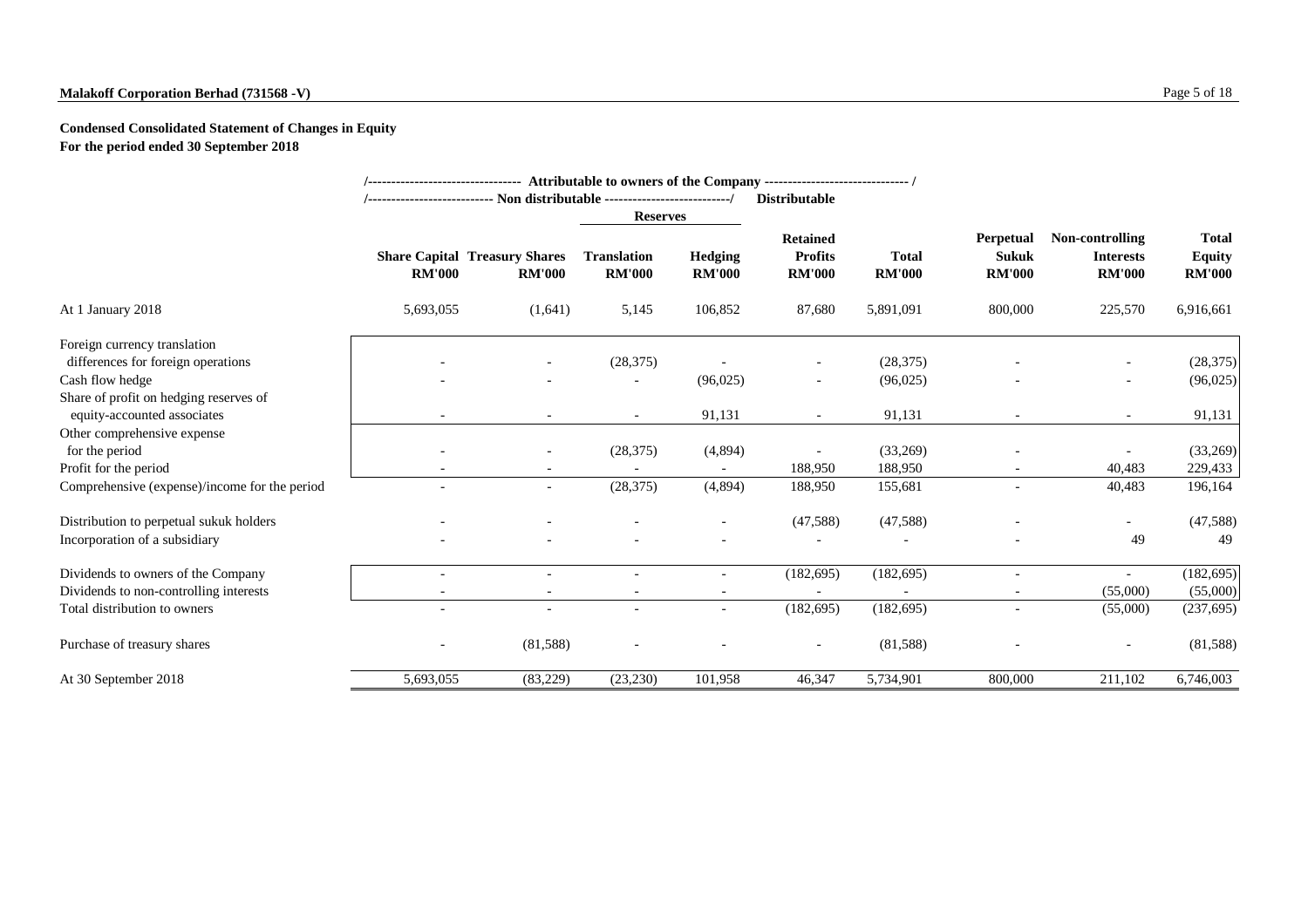## **Malakoff Corporation Berhad (731568 -V)** Page 6 of 18

## **Condensed Consolidated Statement of Changes in Equity For the period ended 30 September 2018**

|                                                                       |                                       | /----------------------------------- Non distributable -------------------------------/ |                                               | <b>Reserves</b>                     |                                 | <b>Distributable</b>                               |                               |                                                   |                                                      |                                                |
|-----------------------------------------------------------------------|---------------------------------------|-----------------------------------------------------------------------------------------|-----------------------------------------------|-------------------------------------|---------------------------------|----------------------------------------------------|-------------------------------|---------------------------------------------------|------------------------------------------------------|------------------------------------------------|
|                                                                       | <b>Share Capital</b><br><b>RM'000</b> | <b>Share Premium</b><br><b>RM'000</b>                                                   | Capital<br><b>Redemption</b><br><b>RM'000</b> | <b>Translation</b><br><b>RM'000</b> | <b>Hedging</b><br><b>RM'000</b> | <b>Retained</b><br><b>Profits</b><br><b>RM'000</b> | <b>Total</b><br><b>RM'000</b> | <b>Perpetual</b><br><b>Sukuk</b><br><b>RM'000</b> | Non-controlling<br><b>Interests</b><br><b>RM'000</b> | <b>Total</b><br><b>Equity</b><br><b>RM'000</b> |
| At 1 January 2017                                                     | 500,000                               | 5, 192, 215                                                                             | 840                                           | 20,476                              | 89,846                          | 112,335                                            | 5,915,712                     |                                                   | 215,583                                              | 6,131,295                                      |
| Foreign currency translation<br>differences for foreign operations    |                                       |                                                                                         |                                               | (8,790)                             |                                 |                                                    | (8,790)                       |                                                   |                                                      | (8,790)                                        |
| Cash flow hedge                                                       |                                       |                                                                                         |                                               |                                     | (888)                           |                                                    | (888)                         |                                                   |                                                      | (888)                                          |
| Share of profit on hedging reserves of<br>equity-accounted associates |                                       |                                                                                         | $\overline{\phantom{a}}$                      | $\sim$                              | 41,811                          | $\overline{\phantom{a}}$                           | 41,811                        |                                                   | $\sim$                                               | 41,811                                         |
| Other comprehensive expense<br>for the period                         |                                       |                                                                                         |                                               | (8,790)                             | 40,923                          |                                                    | 32,133                        |                                                   |                                                      | 32,133                                         |
| Profit for the period                                                 |                                       |                                                                                         |                                               |                                     |                                 | 266,227                                            | 266,227                       |                                                   | 52,708                                               | 318,935                                        |
| Comprehensive (expense)/income for the period                         |                                       |                                                                                         | $\overline{\phantom{a}}$                      | (8,790)                             | 40,923                          | 266,227                                            | 298,360                       |                                                   | 52,708                                               | 351,068                                        |
| Issuance of perpetual sukuk                                           |                                       |                                                                                         |                                               |                                     |                                 |                                                    |                               | 800,000                                           | $\sim$                                               | 800,000                                        |
| Distribution to perpetual sukuk holders                               |                                       |                                                                                         |                                               |                                     |                                 | (23,794)                                           | (23,794)                      |                                                   | $\sim$                                               | (23,794)                                       |
| Dividends to owners of the Company                                    |                                       |                                                                                         |                                               |                                     |                                 | (175,000)                                          | (175,000)                     | $\sim$                                            |                                                      | (175,000)                                      |
| Dividends to non-controlling interests                                |                                       |                                                                                         |                                               | $\overline{\phantom{a}}$            |                                 |                                                    |                               |                                                   | (35,000)                                             | (35,000)                                       |
| Total distribution to owners                                          | $\blacksquare$                        |                                                                                         | $\blacksquare$                                | $\overline{\phantom{a}}$            |                                 | (175,000)                                          | (175,000)                     |                                                   | (35,000)                                             | (210,000)                                      |
| At 30 September 2017                                                  | 500,000                               | 5,192,215                                                                               | 840                                           | 11,686                              | 130,769                         | 179,768                                            | 6,015,278                     | 800,000                                           | 233,291                                              | 7,048,569                                      |

The Condensed Consolidated Statements of Changes in Equity should be read in conjunction with the Audited Financial Statements for the financial year ended 31 December 2017 and the accompanying explanatory notes attached to the interim financial statements.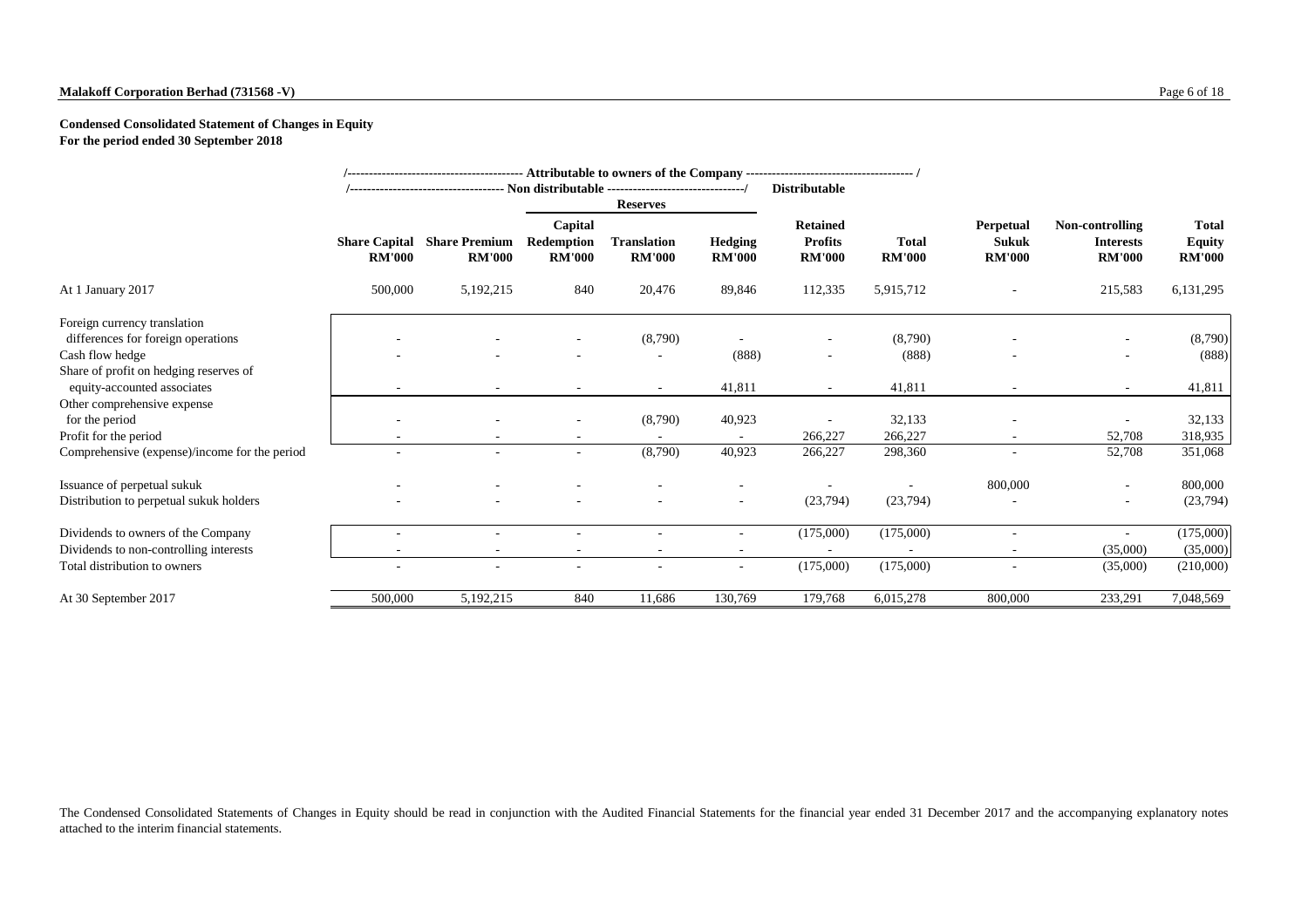## **Condensed Consolidated Statements of Cash Flows For the period ended 30 September 2018**

|                                                               | 9 months      | 9 months      |  |
|---------------------------------------------------------------|---------------|---------------|--|
|                                                               | ended         | ended         |  |
|                                                               | 30.9.2018     | 30.9.2017     |  |
|                                                               | <b>RM'000</b> | <b>RM'000</b> |  |
|                                                               | (Unaudited)   | (Unaudited)   |  |
| <b>Cash flows from operating activities</b>                   |               |               |  |
| <b>Profit before tax</b>                                      | 402,720       | 540,626       |  |
| <b>Adjustments for:</b>                                       |               |               |  |
| Non cash-items                                                | 802,338       | 1,026,884     |  |
| Finance costs                                                 | 738,297       | 779,134       |  |
| Finance income                                                | (186, 924)    | (156, 171)    |  |
| Share of profit of equity-accounted associates                |               |               |  |
| and a joint venture, net of tax                               | (47,169)      | (84,023)      |  |
| Operating profit before changes in working capital            | 1,709,262     | 2,106,450     |  |
| Changes in working capital:                                   |               |               |  |
| Net change in current assets                                  | 283,877       | (375, 042)    |  |
| Net change in current liabilities                             | (614, 793)    | 262,792       |  |
| Net change in non-current liabilities                         | 233,750       | 202,200       |  |
| <b>Cash generated from operations</b>                         | 1,612,096     | 2,196,400     |  |
| Income taxes paid                                             | (321, 433)    | (303,090)     |  |
| Net cash from operating activities                            | 1,290,663     | 1,893,310     |  |
| <b>Cash flows from investing activities</b>                   |               |               |  |
| Purchase of property, plant and equipment                     | (138,709)     | (226, 805)    |  |
| Dividend received from associates                             | 18,774        | 12,897        |  |
| Changes in other investments                                  | (1,317,971)   | (642, 945)    |  |
| Interest received                                             | 160,081       | 124,256       |  |
| Increase in investment in associates                          | (3,914)       |               |  |
| Proceeds from redemption on unsecured loan stocks             | 21,600        | 6,400         |  |
| Proceeds from disposal of associates                          | 113,478       |               |  |
| Redemption of unsecured loan stocks                           | (55,500)      | (7,000)       |  |
| Net cash used in investing activities                         | (1,202,161)   | (733, 197)    |  |
| <b>Cash flows from financing activities</b>                   |               |               |  |
| Distribution to perpetual sukuk holder                        | (47,588)      | (23,794)      |  |
| Dividends paid to the owners of the Company                   | (182, 695)    | (175,000)     |  |
| Dividends paid to non-controlling interests                   | (55,000)      | (35,000)      |  |
| Interest paid                                                 | (672, 115)    | (631, 855)    |  |
| Proceeds from issuance of perpetual sukuk                     |               | 800,000       |  |
| Proceeds from issuance of shares to non-controlling interests | 49            |               |  |
| Proceeds from borrowings                                      |               | 346,160       |  |
| Repayment of borrowings                                       | (210, 178)    | (1,874,412)   |  |
| Redemption of preference shares                               | 39,340        | 4,000         |  |
| Purchase of treasury shares                                   | (81, 588)     |               |  |
| Net cash used in financing activities                         | (1,209,775)   | (1,589,901)   |  |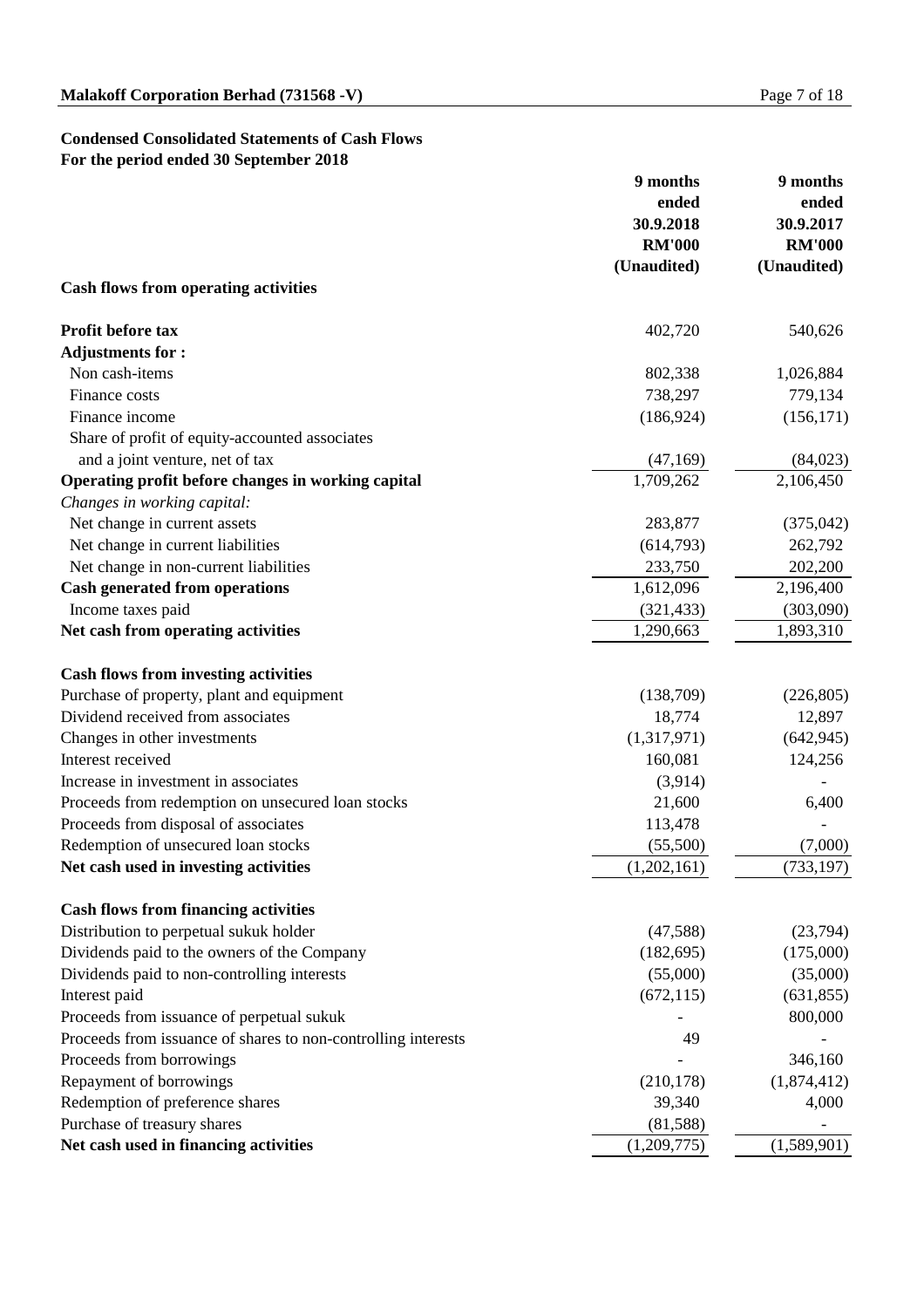## **Condensed Consolidated Statements of Cash Flows For the period ended 30 September 2018**

|                                                              | 9 months<br>ended<br>30.9.2018<br><b>RM'000</b><br>(Unaudited) | 9 months<br>ended<br>30.9.2017<br><b>RM'000</b><br>(Unaudited) |
|--------------------------------------------------------------|----------------------------------------------------------------|----------------------------------------------------------------|
| Net decrease in cash and cash equivalents                    | (1,121,273)                                                    | (429, 788)                                                     |
| Cash and cash equivalents at beginning of the period         | 2,355,529                                                      | 3,006,802                                                      |
| Cash and cash equivalents at end of the period               | 1,234,256                                                      | 2,577,014                                                      |
| <b>Cash and cash equivalents comprise :</b>                  |                                                                |                                                                |
| Cash and bank balances                                       | 115,709                                                        | 290,736                                                        |
| Deposits with licensed banks and other licensed corporations | 1,118,547                                                      | 2,286,278                                                      |
|                                                              | 1,234,256                                                      | 2,577,014                                                      |

The Condensed Consolidated Statements of Cash Flows should be read in conjunction with the Audited Financial Statements for the financial year ended 31 December 2017 and the accompanying explanatory notes attached to the interim financial statements.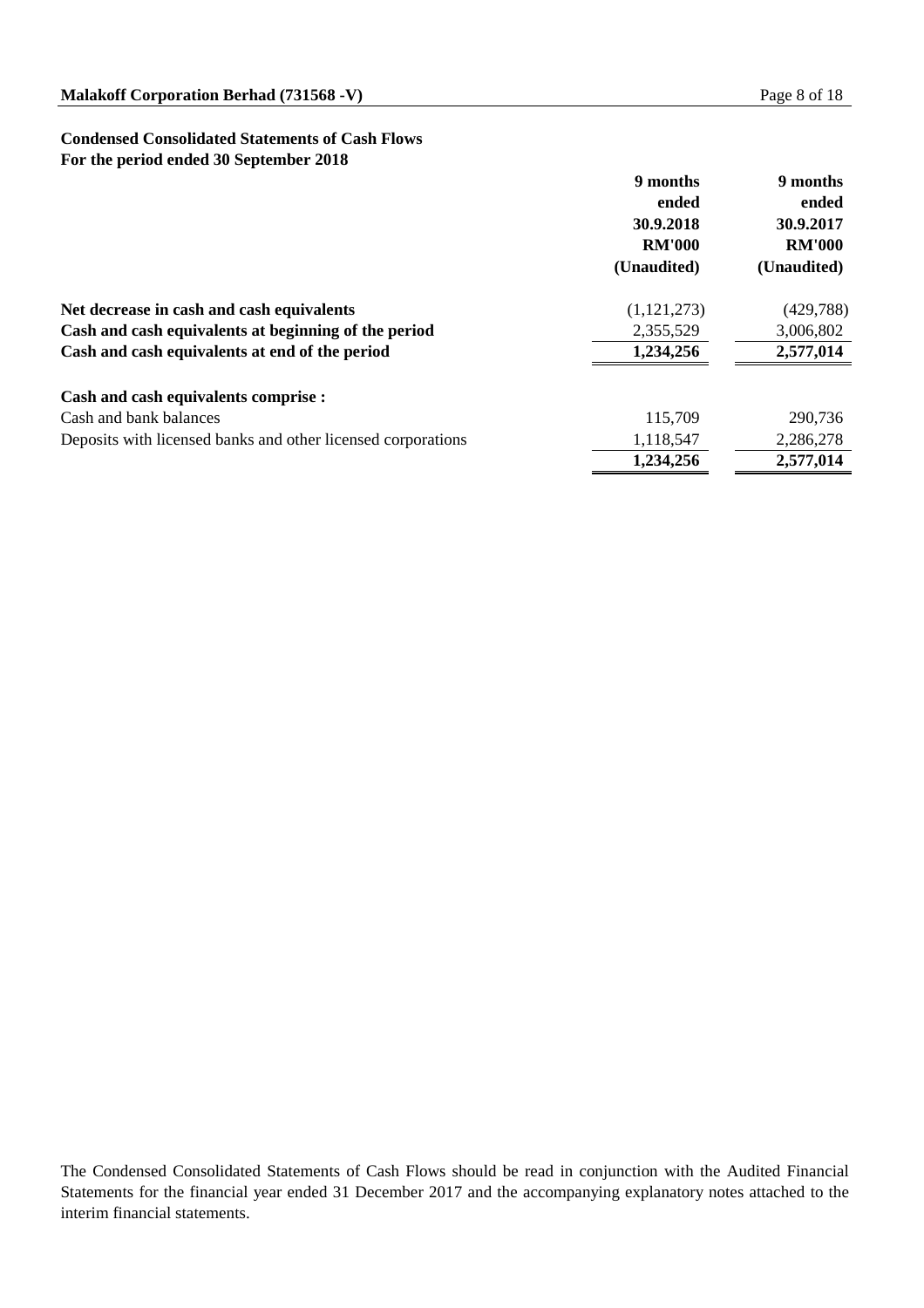## **Notes to the interim financial statements**

### **1. Basis of preparation**

The interim financial statements are unaudited and have been prepared in accordance with Malaysian Financial Reporting Standards ("MFRS") 134, Interim Financial Reporting and Appendix 9B (Part A) of the Listing Requirements of Bursa Malaysia Securities Berhad. The interim financial statements should be read in conjunction with the Group's annual audited financial statements for the financial year ended 31 December 2017 and the accompanying explanatory notes attached to the interim financial statements.

The audited financial statements of the Group for the financial year ended 31 December 2017 were prepared in accordance with MFRS, International Financial Reporting Standards and the requirements of the Companies Act 2016 in Malaysia.

The significant accounting policies adopted in these interim financial statements are consistent with those adopted in the annual audited financial statements for the financial year ended 31 December 2017, except the Group adopted the following MFRSs, Interpretations and Amendments to MFRSs effective for annual periods beginning on or after 1 January 2018 as follows:

- MFRS 9, *Financial Instruments (2014)*
- MFRS 15, *Revenue from Contracts with Customers*
- Clarifications to MFRS 15, *Revenue from Contracts with Customers*
- IC Interpretation 22, *Foreign Currency Transactions and Advance Consideration*
- Amendments to MFRS 1, *[First-time Adoption of Malaysian Financial Reporting Standards](http://masb.org.my/pdf/MFRS%201%20042015.pdf) (Annual Improvements to MFRS Standards 2014-2016 Cycle)*
- Amendments to MFRS 2, *Share-based Payment – Classification and Measurement of Sharebased Payment Transactions*
- Amendments to MFRS 4, *Insurance Contracts – Applying MFRS 9 Financial Instruments with MFRS 4 Insurance Contracts*
- Amendments to MFRS 128, *Investments in Associates and Joint Ventures (Annual Improvements to MFRS Standards 2014-2016 Cycle)*
- Amendments to MFRS 140, *[Investment Property](http://masb.org.my/pdf/MFRS%20140%20042015.pdf) – Transfers of Investment Property*

The adoption of the above did not have any material impact on the financial statements of the Group.

## **2. Audit qualification**

The report of the auditors on the Group's financial statements for the financial year ended 31 December 2017 was not subject to any qualification.

## **3. Seasonal or cyclical factors**

The Group's operations have not been affected by seasonal or cyclical factors.

## **4. Unusual items**

There was no unusual item affecting assets, liabilities, equity, net income or cash flows of the Group during the current quarter under review because of its nature, size and incidence.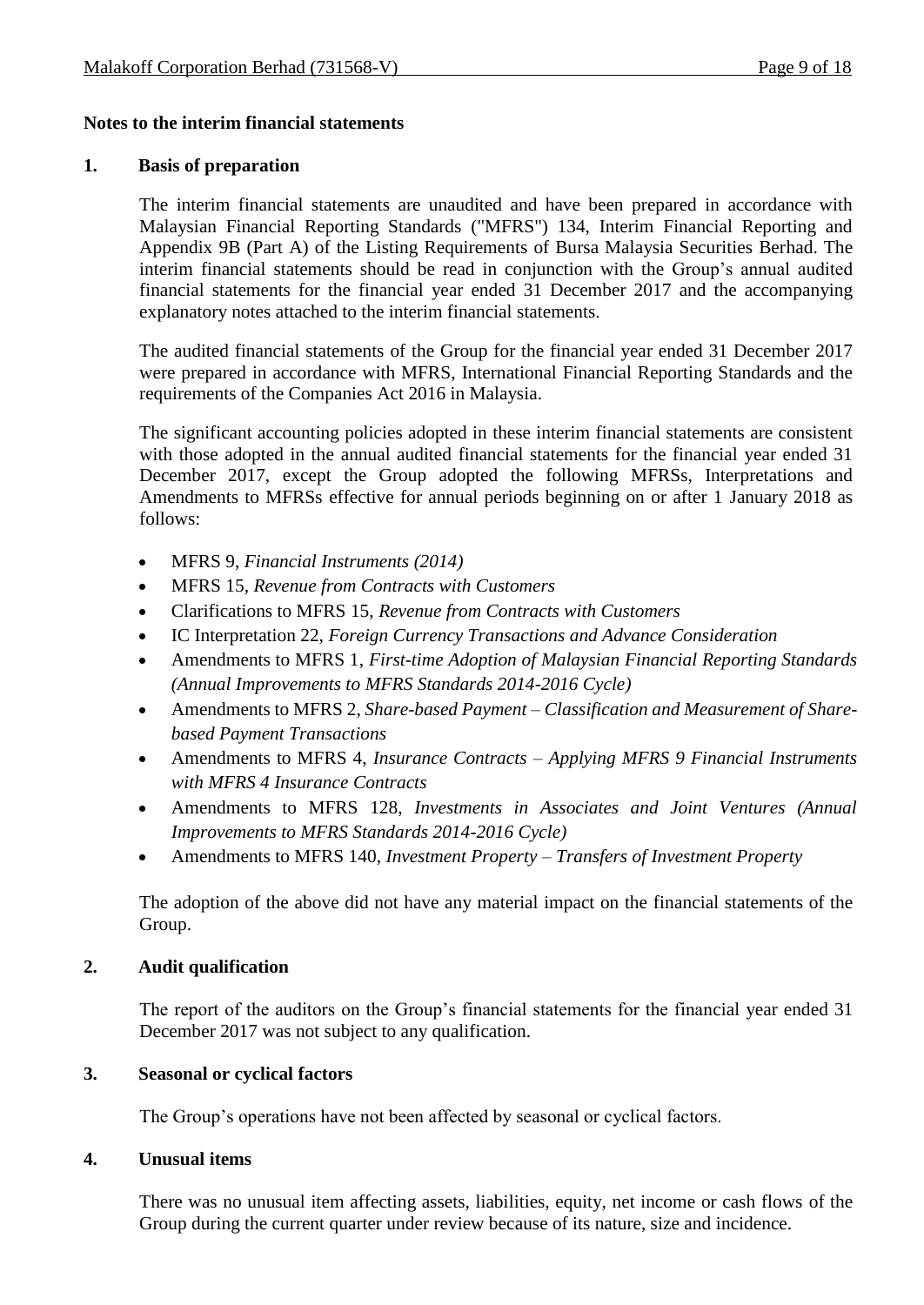#### **5. Changes in estimates**

There was no material change in financial estimates that could materially affect the current interim results.

### **6. Debt and equity securities**

There was no issuance, cancellation, repurchase, resale and repayment of debt and equity securities during the current quarter except for the following:

During the current quarter under review, the Company had repurchased a total of 9,349,600 ordinary shares from the open market for a total consideration of RM8,049,656 at an average cost of RM0.86 per share. The repurchase transactions were financed by internally generated funds. The repurchased shares are held as treasury shares in accordance with the requirement of Section 127 of the Companies Act 2016. As at 30 September 2018, the total number of treasury shares held is 1.77% of the total paid up share capital of the Company.

### **7. Dividend paid**

On 11 October 2018, the Company paid an interim single-tier dividend of 2.1 sen per ordinary share amounting to RM103,225,000 in respect of the financial year ending 31 December 2018.

#### **8. Segment reporting**

The Group's segmental reporting for the financial period ended 30 September 2018 is as follows:

|                              | Local<br><b>RM'000</b> | Foreign<br><b>RM'000</b> | <b>Elimination</b><br><b>RM'000</b> | <b>Total</b><br><b>RM'000</b> |
|------------------------------|------------------------|--------------------------|-------------------------------------|-------------------------------|
| Revenue from external        |                        |                          |                                     |                               |
| customers                    | 5,334,715              | 126,247                  |                                     | 5,460,962                     |
| Inter-segment revenue        | 1,097,267              | 80,950                   | (1,178,217)                         |                               |
| <b>Total segment revenue</b> | 6,431,982              | 207,197                  | (1,178,217)                         | 5,460,962                     |
|                              |                        |                          |                                     |                               |
| <b>Profit after tax</b>      | 847,616                | 141,178                  | (759, 361)                          | 229,433                       |

The Group's segmental reporting for the corresponding financial period ended 30 September 2017 is as follows:

|                              | Local<br><b>RM'000</b> | Foreign<br><b>RM'000</b> | <b>Elimination</b><br><b>RM'000</b> | <b>Total</b><br><b>RM'000</b> |
|------------------------------|------------------------|--------------------------|-------------------------------------|-------------------------------|
| Revenue from external        |                        |                          |                                     |                               |
| customers                    | 5,188,475              | 148,591                  | $\overline{\phantom{a}}$            | 5,337,066                     |
| Inter-segment revenue        | 1,205,390              | 46,862                   | (1,252,252)                         |                               |
| <b>Total segment revenue</b> | 6,393,865              | 195,453                  | (1,252,252)                         | 5,337,066                     |
|                              |                        |                          |                                     |                               |
| <b>Profit after tax</b>      | 692,803                | 75,772                   | (449, 640)                          | 318,935                       |
|                              |                        |                          |                                     |                               |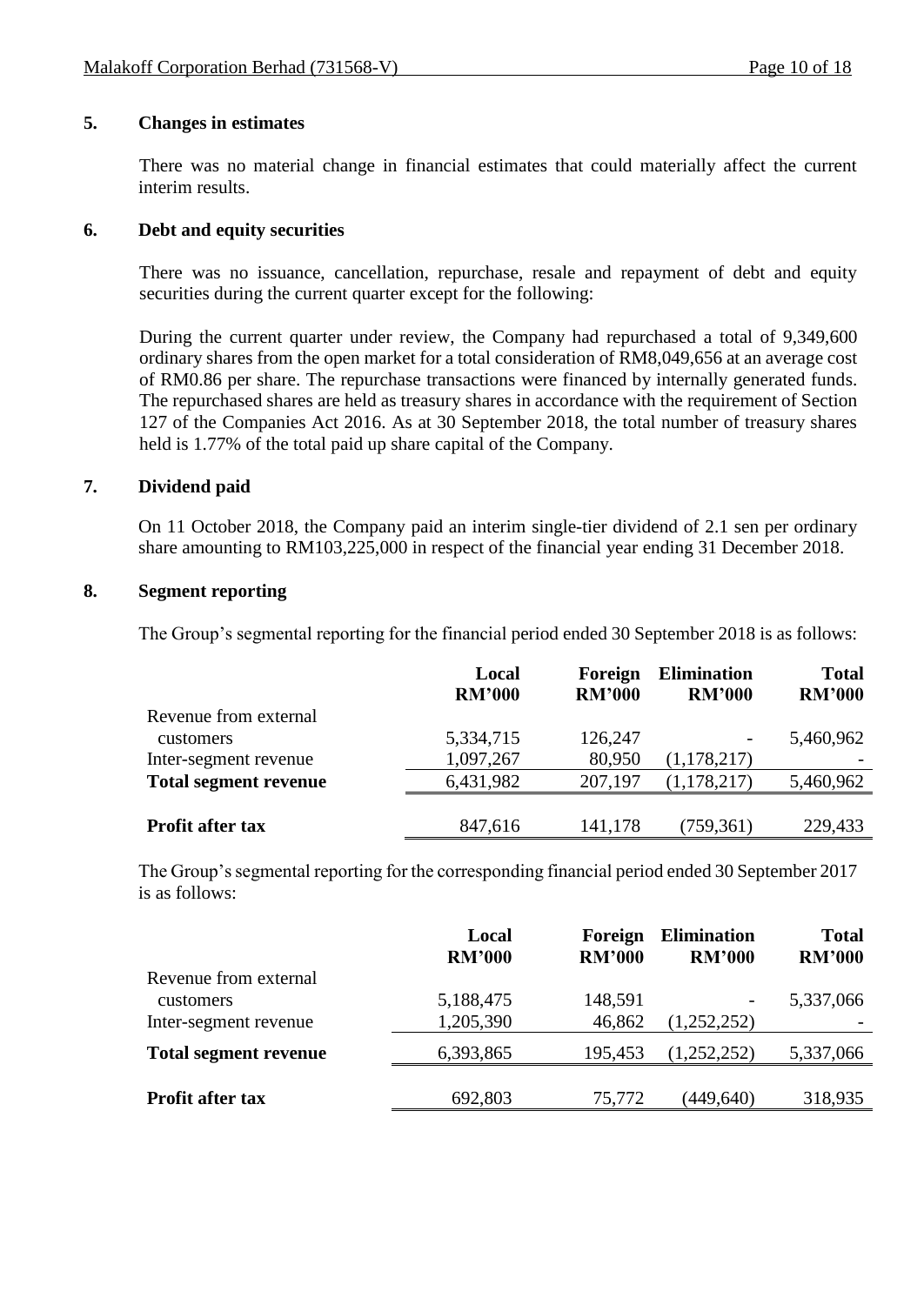## **9. Property, plant and equipment**

There was no valuation of property, plant and equipment during the current quarter ended 30 September 2018 except for the amounts carried forward pertaining to certain Group properties that had been revalued in the past.

## **10. Material events subsequent to the end of current interim period**

On 18 November 2018, a joint venture of the Group, Almiyah Attilemcania SpA ("AAS") and its holding company, Tlemcen Desalination Investment Company SAS ("TDIC"), an indirect subsidiary of Malakoff International Limited which in turn is a wholly-owned subsidiary of the Group, had received a notice of termination dated 12 November 2018 ("Notice") issued by Sonatrach SpA and L'Algerienne Des Eaux (collectively referred to as "Offtakers"), giving eight (8) days' prior written notice from the date of receipt of the Notice, for the termination of the Water Purchase Agreement ("WPA") for the sea water desalination plant in the District of Tlemchen, Algeria based on the alleged breach of WPA due to failure of AAS and TDIC to honour the remediation commitments that were notified by the Offtakers.

TDIC will be seeking legal advice and taking the necessary steps to challenge the purported termination by the Offtakers in accordance with the WPA.

The Group's carrying amount of investment in AAS had been fully provided for in year 2016. The purported termination of the WPA is not expected to have any material impact on the financial results, net assets and gearing of the Group for financial year ending 31 December 2018.

#### **11. Changes in composition of the Group**

On 5 September 2018, Tuah Utama Sdn Bhd ("TUSB"), a wholly-owned subsidiary of the Company had completed the disposal of TUSB's 20% equity interest in Lekir Bulk Terminal Sdn Bhd ("LBTSB") to Pelabuhan Lumut Sdn. Bhd. ("PLSB"), representing 13,600,000 ordinary shares in LBTSB, for a total cash consideration of RM90,000,000 ("Purchase Price") in accordance with the terms and conditions of the Shares Sale Agreement. TUSB had received the full payment of the Purchase Price and delivered all the Completion Documents to PLSB. With the completion of the disposal, LBTSB ceased to be an associate of the Company.

#### **12. Changes in contingent liabilities or contingent assets**

There was no change in contingent liabilities or contingent assets since the last audited financial statements for the financial year ended 31 December 2017 except for the following bank guarantees issued to third parties:

|                          | 30.9.2018<br>RM'mil | 31.12.2017<br>RM'mil |
|--------------------------|---------------------|----------------------|
| Company and subsidiaries | 423.3               | 641.2                |

These guarantees mainly consist of performance bonds and security deposits for projects.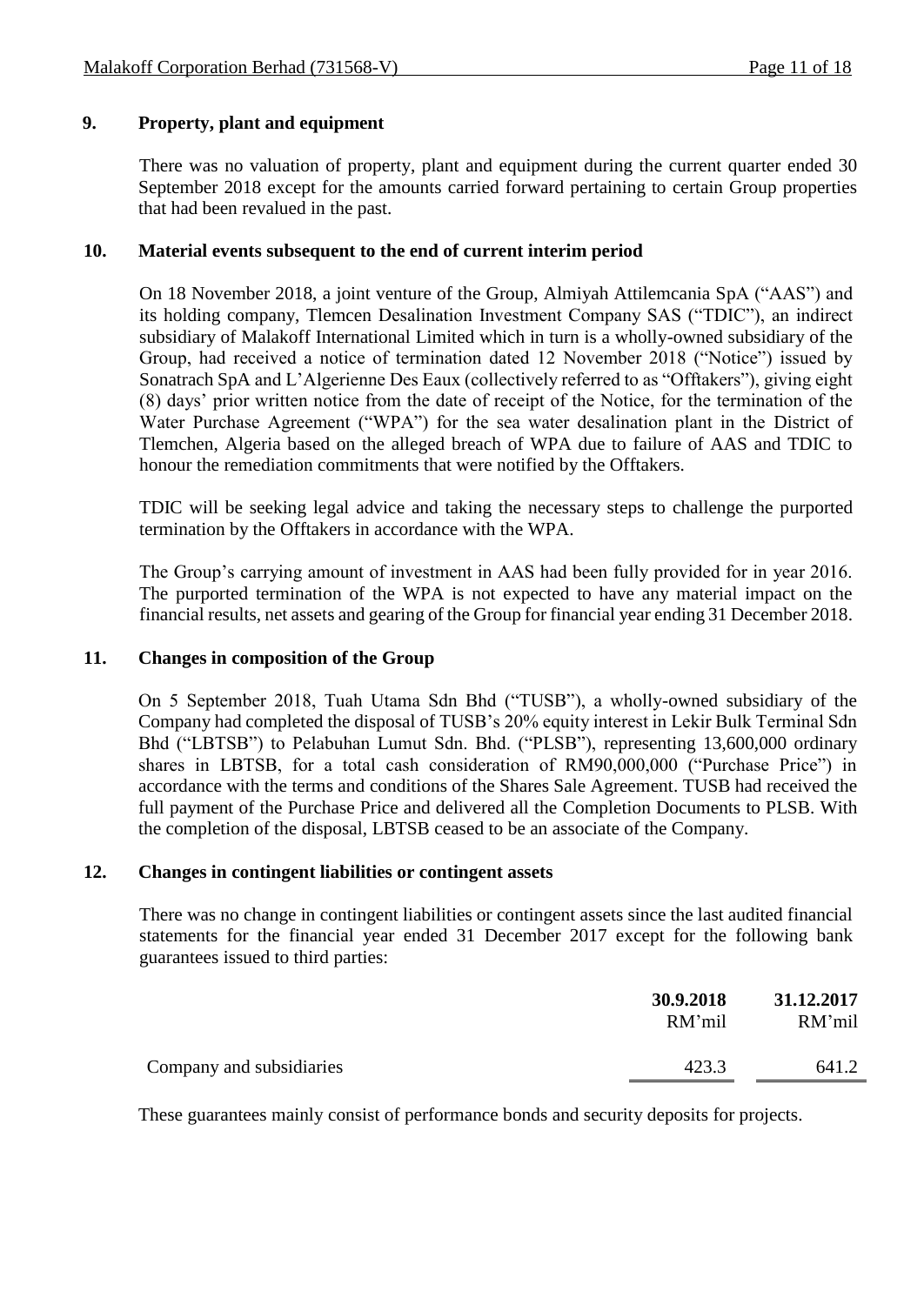## **13. Provision for financial assistance**

In accordance with paragraph 8.23(1)(ii) and Practice Note 11 of the Bursa Malaysia Securities Berhad Main Market Listing Requirements on the provision of financial assistance, Tanjung Bin Power Sdn. Bhd. ("TBP"), a subsidiary of the Company, has during the period under review, made additional advance payments on behalf of an EPC contractor amounting to RM1.7 million in respect of the upgrading works on conveyor belt system ("the project") which was critical for the operation of the power plant. As at 30 September 2018, the project had been fully completed and the cumulative advance payments made by TBP amounted to RM34.6 million.

The financial assistance did not have any material effect on the earnings and net assets of the subsidiary and the Group.

## **14. Capital commitments**

Capital commitments of the Group not provided for in the interim financial report are as follows:

|                                                                 | 30.9.2018<br>RM'mil | 31.12.2017<br>RM'mil |
|-----------------------------------------------------------------|---------------------|----------------------|
| Property, plant and equipment:<br>Authorised and contracted for |                     |                      |
|                                                                 | 174.9               | 243.6                |
| Authorised but not contracted for                               | 56.7                | 130.9                |
|                                                                 | 231.6               | 374.5                |
| 15.<br><b>Related party transactions</b>                        |                     |                      |
|                                                                 | 30.9.2018           | 30.9.2017            |
|                                                                 | RM'mil              | RM'mil               |
| Associated company:                                             |                     |                      |
| Interest income on unsecured                                    |                     |                      |
| subordinated loan notes                                         | 26.8                | 31.9                 |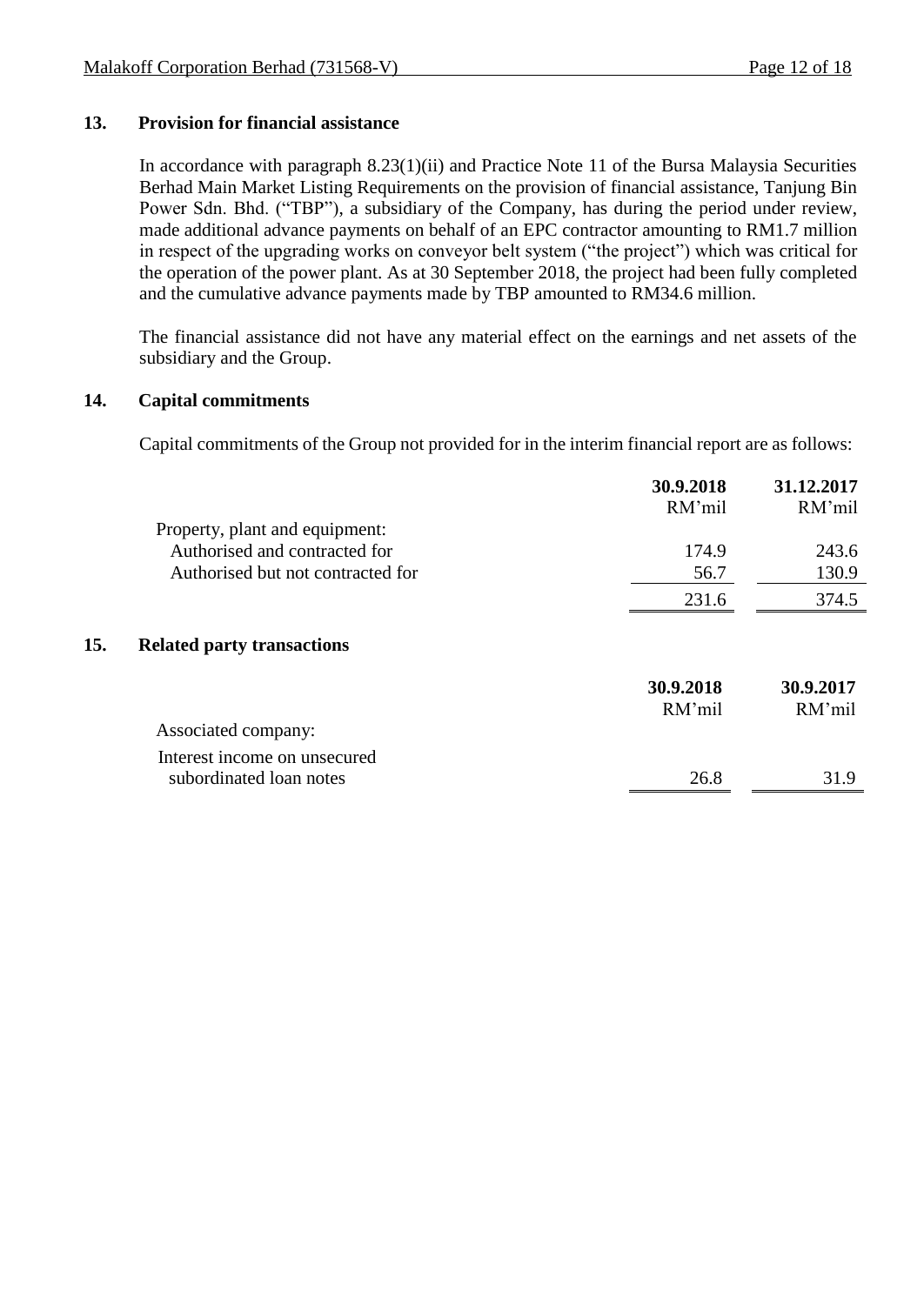### **Additional information required by the Bursa Securities Listing Requirements**

#### **16. Review of performance**

#### **Quarter 3, 2018 vs Quarter 3, 2017**

For the quarter ended 30 September 2018, the Group recorded RM1,912.7 million in revenue, a 5.0% increase from RM1,821.4 million reported in the corresponding quarter ended 30 September 2017, primarily due to higher energy payment recorded from Tanjung Bin Power Sdn. Bhd. ("TBP") coal plant on the back of higher applicable coal price as well as from Segari Energy Ventures Sdn. Bhd. ("SEV") given the higher dispatch factor and increase in natural gas tariff under the extended Power Purchase Agreement ("PPA"). However, these were partially offset by lower energy and capacity payment at Tanjung Bin Energy Sdn. Bhd. ("TBE") due to plant outage.

Conversely, the Group recorded profit before taxation of RM165.4 million, a 22.3% decrease from RM212.9 million reported in corresponding quarter ended 30 September 2017, primarily attributed to the compensation payment received from settlement of dispute with IHI over TBP's boiler failure recorded in the corresponding quarter of 2017 and lower contribution from TBE due to the plant outage. However, these were partially moderated by gain from the disposal of the Company's 20% equity interest in Lekir Bulk Terminal Sdn Bhd ("LBTSB"), lower depreciation of C-inspection costs as a result of revision in the useful lives of C-inspection for gas plants as well as lower operation and maintenance costs.

#### **Year-to-date, 2018 vs Year-to-date, 2017**

For the financial period ended 30 September 2018, the Group recorded RM5,461.0 million in revenue, a slight increase of 2.3% compared with RM5,337.1 million reported in the corresponding period of the preceding year, primarily due to higher energy payment recorded from TBP and TBE coal plants on the back of higher applicable coal price as well as from SEV given the higher dispatch factor and increase in natural gas tariff under the extended PPA. However, these were partially offset by SEV's lower capacity payment given the reduction in tariff under the extended PPA.

Conversely, the Group recorded profit before taxation of RM402.7 million, a 25.5% decrease from RM540.6 million reported in corresponding period of the preceding year, primarily attributed to lower capacity payment recorded by SEV given the reduction in tariff under the extended PPA, lower fuel margin recorded at TBP and TBE coal plants, lower contributions from associates investments as well as TBP's compensation payment received from settlement of dispute with IHI over TBP's boiler failure recorded in the corresponding period. However, these were partially moderated by lower depreciation of C-inspection costs as a result of revision in the useful lives of C-inspection for gas plants, lower operation and maintenance costs, lower finance costs upon settlement of Junior EBL in the corresponding period as well as gain from the disposal of investment in LBTSB.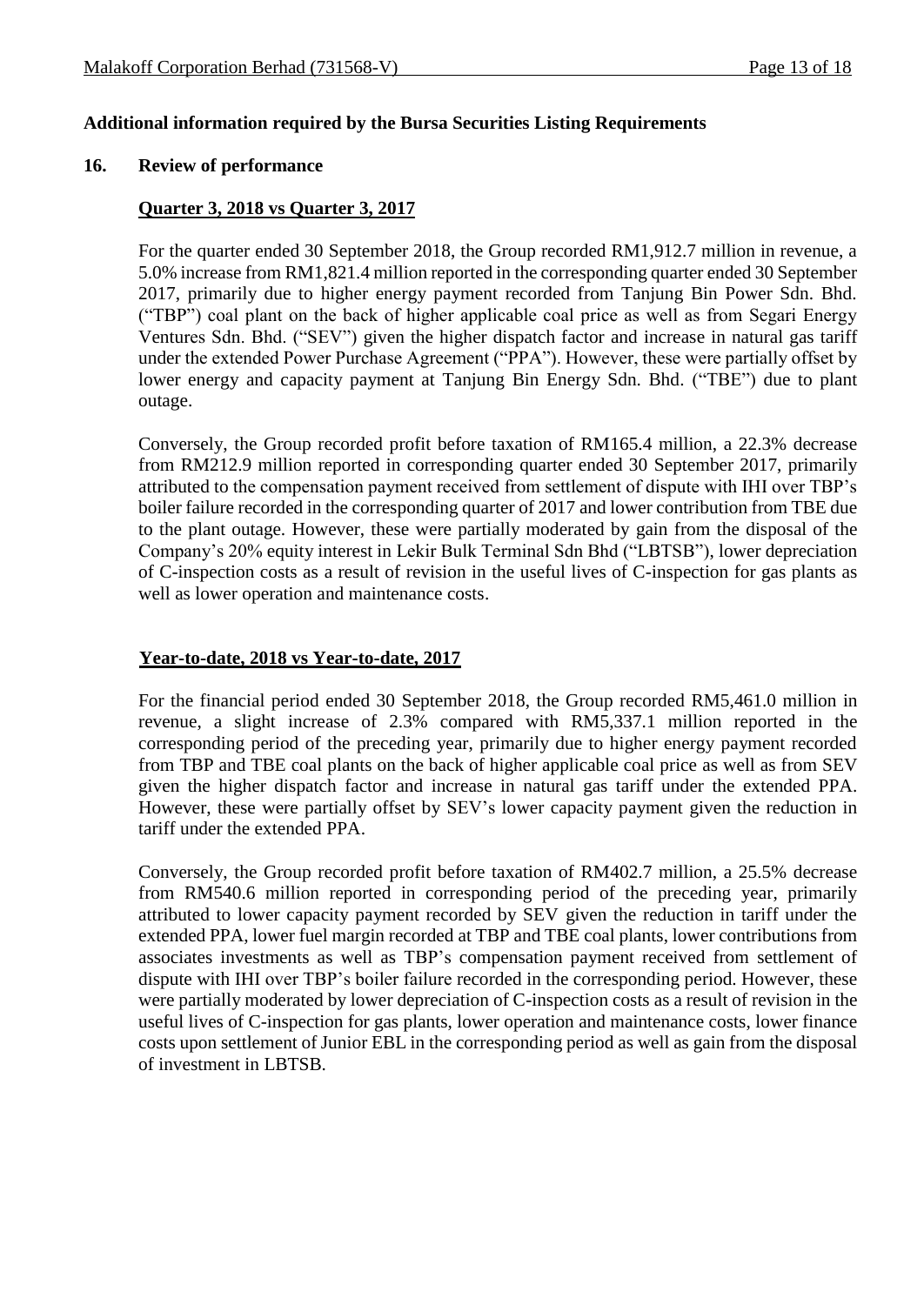#### **17. Variation of results against immediate preceding quarter**

#### **Quarter 3, 2018 vs Quarter 2, 2018**

The Group recorded higher profit before taxation of RM165.4 million in the current quarter compared with RM140.3 million in the immediate preceding quarter, primarily attributed to the gain from the disposal of investment in LBTSB. This was however partially offset by lower contribution from TBE and higher operation and maintenance costs.

#### **18. Current prospects**

Malaysia's Budget 2019 indicates a balancing of fiscal consolidation and growth which augurs well for sustained domestic demand. This will provide a firm and robust footing for stronger electricity demand from the industrial and domestic sectors, hence serving as a catalyst for the Group's earnings.

The Group will continue to place emphasis on ensuring sustained plant availability and reliability through various improvement initiatives as well as enhanced operational efficiencies. Besides embarking on close engagement with key stakeholders, the Group continues to be on the lookout for potential opportunities to build strategic partnerships in existing and high growth regions.

Recently, Malakoff signed a Joint-Development Agreement (JDA) with Concord Alliance Sdn. Bhd. to explore and develop biogass-powered power generation projects. Under the collaboration, both parties intend to jointly develop, operate and maintain renewable energy ("RE") projects including biogas and biomass-based power generation identified by both parties. This is in line with Malakoff's strategy to expand the RE segment and contribute towards meeting the Government's target to increase Malaysia's RE capacity to 20% by 2025. The acquisition of Alam Flora Sdn. Bhd. had been approved by Malakoff shareholders on 2 October 2018 but it is still subject to completion of certain conditions precedent.

The Government's recent move to expand the Supply Agreement for Renewable Energy (SARE) programme to allow consumers to install solar panels in their homes under a solar leasing concept together with the improved Net Energy Metering (NEM) mechanism to allow consumers to enjoy better rebates for solar power augurs well for the growth of RE in the country. The Group is also currently evaluating several potential RE opportunities within and outside the country to increase its RE generation capacity.

Based on the foregoing, the Group expects its performance to remain satisfactory for the financial year ending 31 December 2018.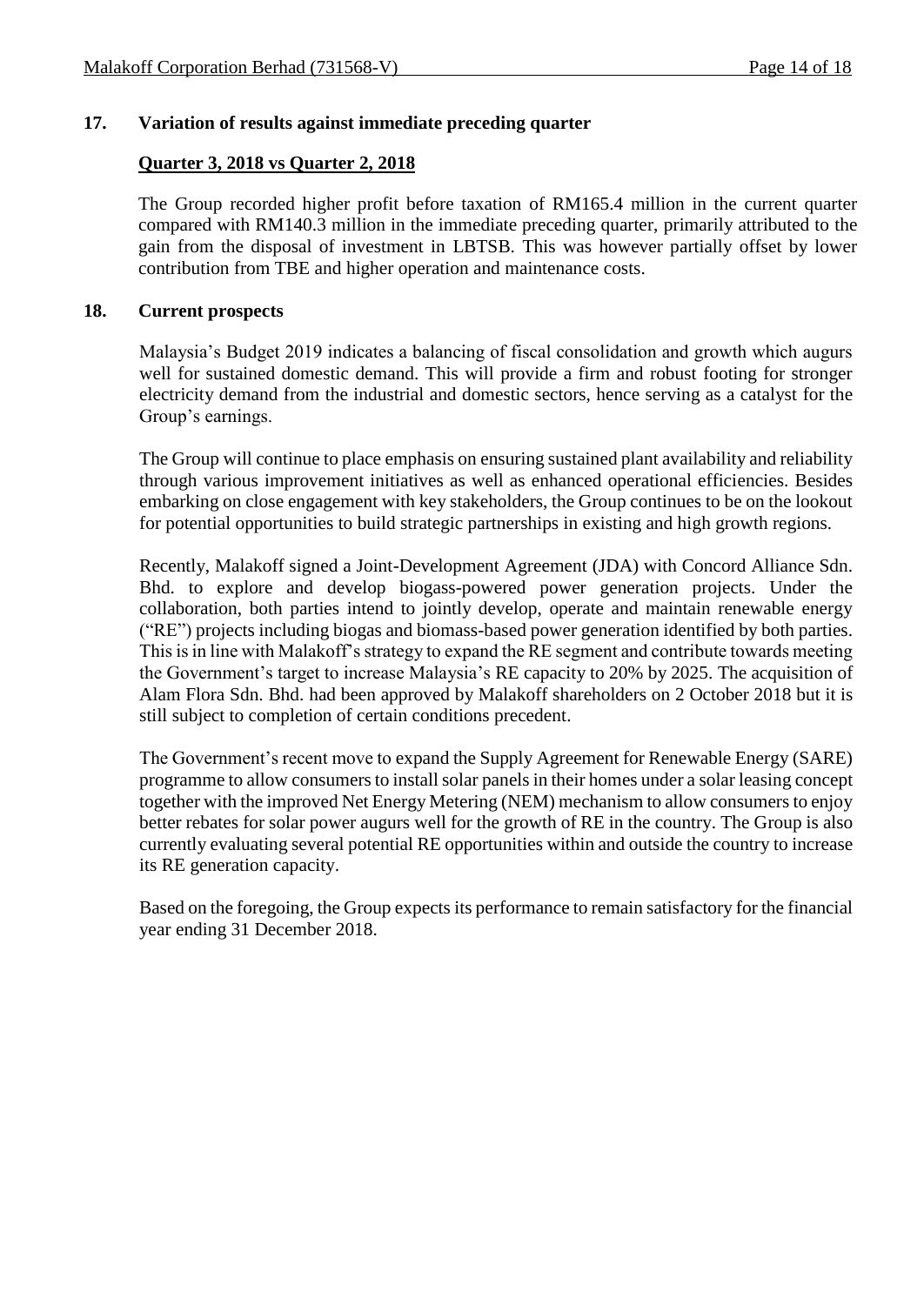## **19. Profit before tax**

Profit before tax is stated after (crediting)/charging the following items:

|                        | 3 months<br>ended<br>30.9.2018<br>RM'mil | 3 months<br>ended<br>30.9.2017<br>RM'mil | <b>Cumulative</b><br>9 months<br>ended<br>30.9.2018<br>RM'mil | <b>Cumulative</b><br>9 months<br>ended<br>30.9.2017<br>RM'mil |
|------------------------|------------------------------------------|------------------------------------------|---------------------------------------------------------------|---------------------------------------------------------------|
| Finance income         | (67.3)                                   | (52.4)                                   | (186.9)                                                       | (156.2)                                                       |
| Finance cost           | 251.0                                    | 241.2                                    | 738.3                                                         | 779.1                                                         |
| Depreciation           | 211.8                                    | 231.8                                    | 629.9                                                         | 691.9                                                         |
| Amortisation of        |                                          |                                          |                                                               |                                                               |
| intangibles assets     | 70.6                                     | 70.6                                     | 211.9                                                         | 315.1                                                         |
| Property, plant and    |                                          |                                          |                                                               |                                                               |
| equipment written off  | 3.7                                      |                                          | 3.7                                                           | 0.3                                                           |
| Net foreign            |                                          |                                          |                                                               |                                                               |
| exchange $(gain)/loss$ | (1.4)                                    | 1.6                                      | (3.9)                                                         | 2.3                                                           |
|                        |                                          |                                          |                                                               |                                                               |

#### **20. Profit forecast or profit guarantee**

The Group did not issue any profit forecast or profit guarantee for the current quarter.

## **21. Tax expense**

|                      | 3 months<br>ended | 3 months<br>ended | <b>Cumulative</b><br>9 months<br>ended | <b>Cumulative</b><br>9 months<br>ended |
|----------------------|-------------------|-------------------|----------------------------------------|----------------------------------------|
|                      | 30.9.2018         | 30.9.2017         | 30.9.2018                              | 30.9.2017                              |
|                      | RM'mil            | RM'mil            | RM'mil                                 | RM'mil                                 |
| Current tax expense  | 67.4              | 193.5             | 326.1                                  | 423.3                                  |
| Deferred tax expense | (0.5)             | (67.3)            | (152.8)                                | (201.6)                                |
| Total tax expense    | 66.9              | 126.2             | 173.3                                  | 221.7                                  |

The Group's effective tax rates for the current period were higher than the statutory income tax rate mainly due to certain expenses not deductible for tax purposes.

## **22. Status of corporate proposals announced**

i) Memorandum of Understanding ("MOU") with Touch Meccanica Sdn. Bhd. ("TMSB")

On 14 August 2018, the Company and TMSB have mutually agreed to extend the validity period of the MOU for six (6) months from 7 July 2018 to 7 January 2019. The extension is to facilitate the parties to continue to work on the feasibility study and finalise discussion on the Definitive Agreement and the relevant regulatory matters. All other provisions contained in the MOU shall remain unchanged.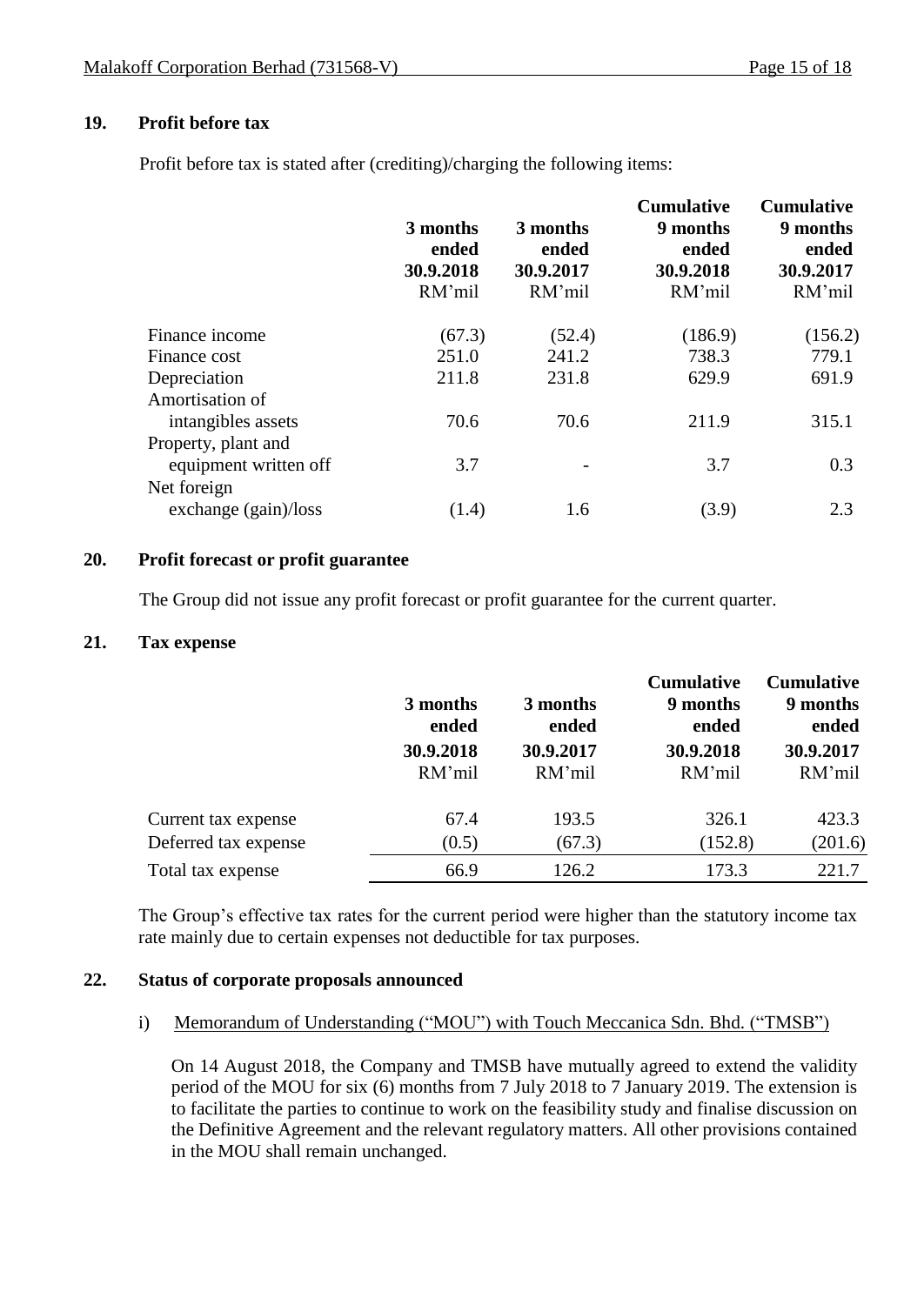The parties are currently working on the power system study on the small hydro projects to determine the project feasibility and preparing submission to the relevant authorities to secure necessary approvals. Concurrently, the parties are also in the midst of discussing the terms of the anticipated shareholders agreement and incorporation of a special purpose vehicle company for the purpose of project development.

#### ii) Proposed acquisition of 97.37% equity interest in Alam Flora Sdn. Bhd. ("Alam Flora") by Tunas Pancar Sdn. Bhd. ("TPSB")

On 1 August 2018, TPSB, a wholly-owned subsidiary of the Company entered into a conditional share sale agreement with HICOM Holdings Berhad ("HICOM Holdings" or "Vendor"), a wholly-owned subsidiary of DRB-HICOM Berhad for the acquisition of 74,000,000 ordinary shares in Alam Flora, representing 97.37% of its equity interest for a total cash consideration of RM944,610,000 ("Proposed Acquisition" or "SSA").

The Purchase Consideration for the Proposed Acquisition shall be satisfied in cash whereby TPSB:

- (a) upon execution of the SSA, paid a sum of RM18,892,200 equivalent to 2% of the Purchase Consideration, being the deposit and part payment of the Purchase Consideration, to the Vendor's solicitors as stakeholders; and
- (b) shall pay the balance of the Purchase Consideration of RM925,717,800 to the Vendor on completion of the Proposed Acquisition.

The Proposed Acquisition had been approved by the shareholders of the Company during Extraordinary General Meeting held on 2 October 2018 and is currently in the midst of fulfilment of certain conditions precedent.

#### **23. Borrowings**

|                                         | 30.9.2018<br>RM'mil | 31.12.2017<br>RM'mil |
|-----------------------------------------|---------------------|----------------------|
| Current                                 |                     |                      |
| Secured<br>$\overline{\phantom{a}}$     | 1,553.5             | 1,650.8              |
| Non-current                             |                     |                      |
| Secured<br>$\qquad \qquad \blacksquare$ | 13,966.2            | 14,094.6             |
| Unsecured<br>$\overline{\phantom{a}}$   | 30.0                | 85.6                 |
|                                         | 13,996.2            | 14,180.2             |
|                                         | 15,549.7            | 15,831.0             |

The breakdown of Group borrowings by currency is as follows:

|                            | 30.9.2018<br>RM'mil | 31.12.2017<br>RM'mil |
|----------------------------|---------------------|----------------------|
| <b>Functional currency</b> |                     |                      |
| - RM                       | 13,363.9            | 13,505.2             |
| - AUD                      | 1,871.4             | 2,002.0              |
| - USD                      | 314.4               | 323.8                |
|                            | 15,549.7            | 15,831.0             |
|                            |                     |                      |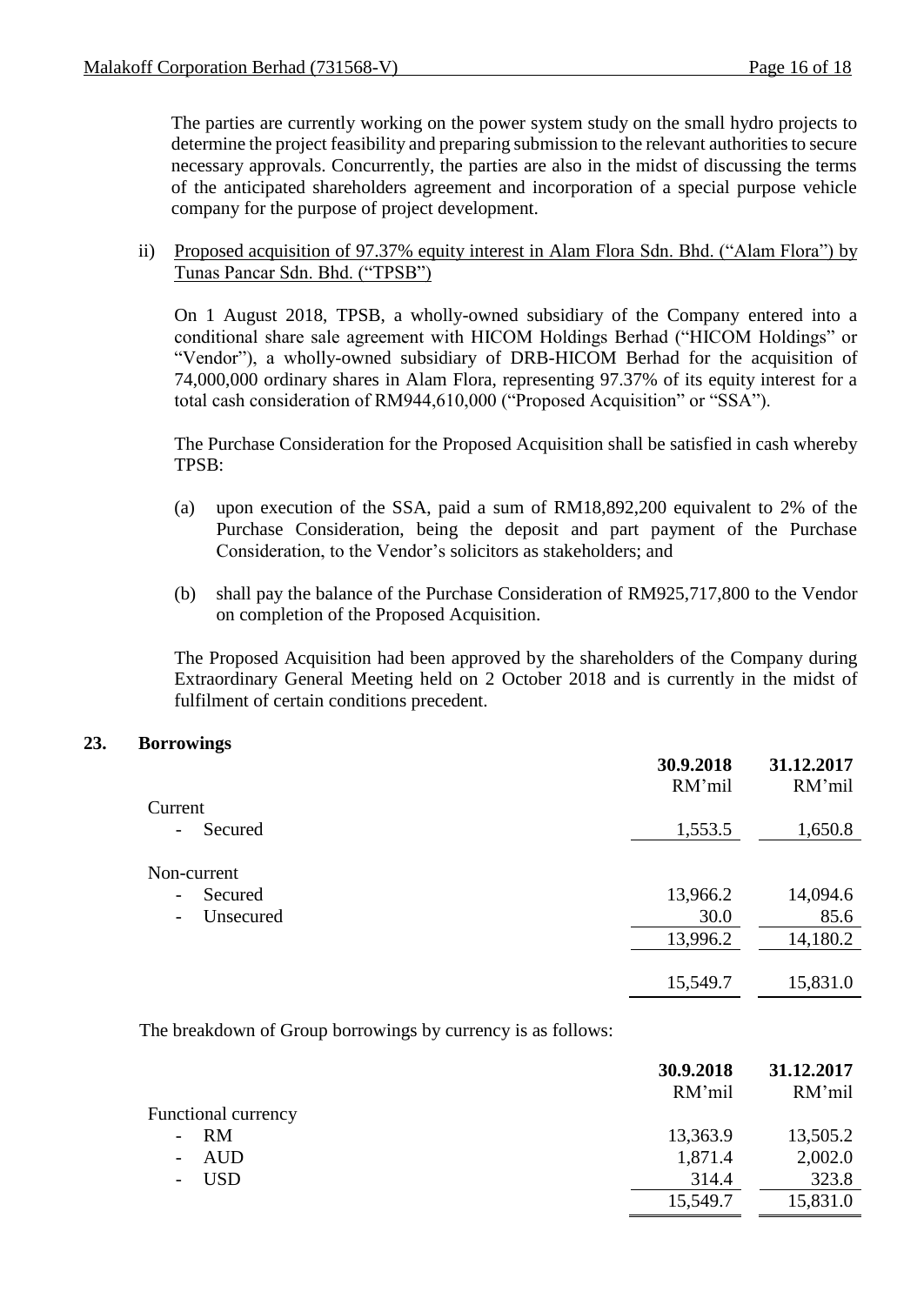## **24. Changes in material litigation**

*Proceedings by the Public Prosecutor of Algeria against Almiyah Attilemcania SpA ("AAS")*

On 4 September 2014, a joint venture of the Group, AAS, was charged in the Court of Ghazouet in the district of Tlemcen, Algeria, for an alleged breach of foreign exchange regulations concerning a sum of USD26.9 million. The Group holds an indirect effective interest of 35.7% in AAS via Tlemcen Desalination Investment Company SAS ("TDIC"), an indirect subsidiary of Malakoff International Limited.

In 2009, it was discovered that there was a considerable gap between the value of the delivered equipment received as per the invoices declared to the customs and the value of the milestone payments made by AAS to the supplier cum contractor ("Invoice Gap"). AAS wrote to the supplier cum contractor requesting for clarification as they are responsible to resolve tax and customs issues. The Invoice Gap however was not resolved by the supplier cum contractor and the Algerian Customs then initiated investigations and thereafter a charge was brought against AAS in respect of repression of foreign exchange regulations.

The Court had on 24 December 2014 convicted AAS and had subsequently imposed a penalty of DZD3,929,038,151 (approximately RM148.3 million at the exchange rate of RM1: DZD26.5) ("Penalty"). The Group's liability arising from the Penalty, in proportion to the Group's 35.7% effective interest in AAS via TDIC, which may impact the profit of the Group, amounts to DZD1,402,666,620 (approximately RM52.9 million). The Court of Appeal upheld the decision and the Penalty imposed by the Court on 2 March 2016.

Notwithstanding the decision of the Court, AAS has been advised by its solicitor, Maitre Hadjer Becha, an attorney admitted to the Algerian Supreme Court, that the Penalty would not be enforced until the exhaustion of all rights to appeal by AAS in respect of the proceedings.

AAS solicitor had filed an appeal to the Supreme Court on 17 June 2016. AAS had filed grounds of appeal on 9 August 2016 but the Supreme Court has yet to fix the hearing date in respect of the appeal.

In 2016, the Group's carrying amount of investment in AAS has been fully provided in respect of the foregoing. Notwithstanding this, AAS will continue with the appeal until the exhaustion of all rights.

## **25. Dividend Payable**

No dividend has been recommended by the Directors for the quarter ended 30 September 2018 (30 September 2017: Nil).